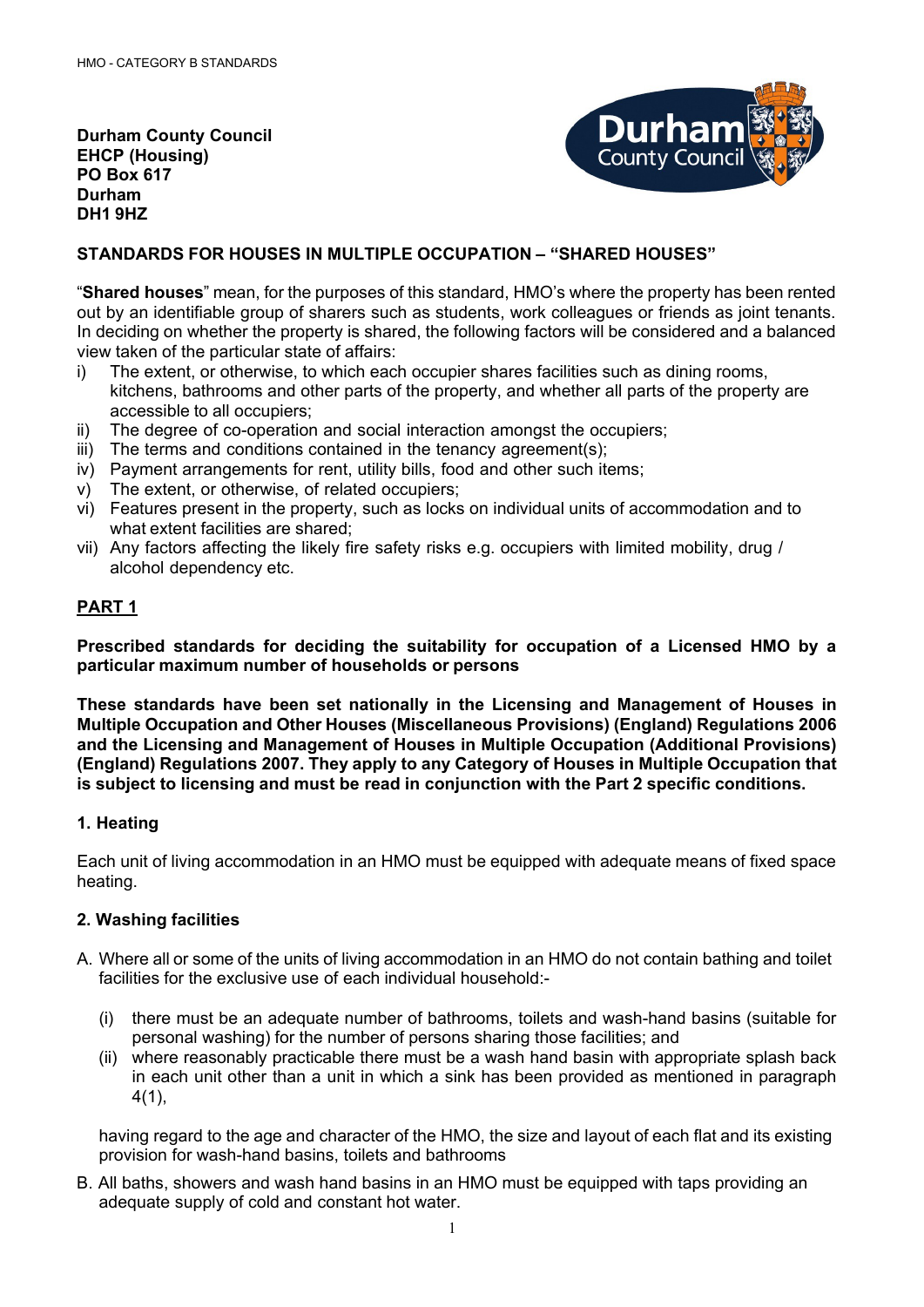C. All bathrooms in an HMO must be suitably and adequately heated and ventilated.

- D. All bathrooms and toilets in an HMO must be of an adequate size and layout.
- E. All baths, toilets and wash hand basins in an HMO must be fit for the purpose.

F. All bathrooms and toilets in an HMO must be suitably located in or in relation to the living accommodation in the HMO.

### *3. Kitchens*

Where all or some of the units of accommodation within the HMO do not contain any facilities for the cooking of food—

- A. there must be a kitchen, suitably located in relation to the living accommodation, and of such layout and size and equipped with such facilities so as to adequately enable those sharing the facilities to store, prepare and cook food.
- B. the kitchen must be equipped with the following equipment, which must be fit for the purpose and supplied in a sufficient quantity for the number of those sharing the facilities—
	- (i) sinks with draining boards;
	- (ii) an adequate supply of cold and constant hot water to each sink supplied;
	- (iii) installations or equipment for the cooking of food;
	- (iv) electrical sockets;
	- (v) worktops for the preparation of food;
	- (vi) cupboards for the storage of food or kitchen and cooking utensils;
	- (vii) refrigerators with an adequate freezer compartment (or, where the freezer compartment is not adequate, adequate separate freezers);
	- (viii) appropriate refuse disposal facilities; and
	- (ix) appropriate extractor fans, fire blankets and fire doors .

#### *4. Units of living accommodation without shared basic amenities*

- A. Where a unit of living accommodation contains kitchen facilities for the exclusive use of the individual household, and there are no other kitchen facilities available for that household, that unit must be provided with—
	- (i) adequate appliances and equipment for the cooking of food;
	- (ii) a sink with an adequate supply of cold and constant hot water;
	- (iii) a work top for the preparation of food;
	- (iv) sufficient electrical sockets;
	- (v) a cupboard for the storage of kitchen utensils and crockery; and
	- (vi) a refrigerator.
- A1. The standards referred to in paragraphs (i) and (vi) of sub-paragraph (A) **shall not** apply in relation to a unit of accommodation where
	- a) the landlord is not contractually bound to provide such appliances or equipment;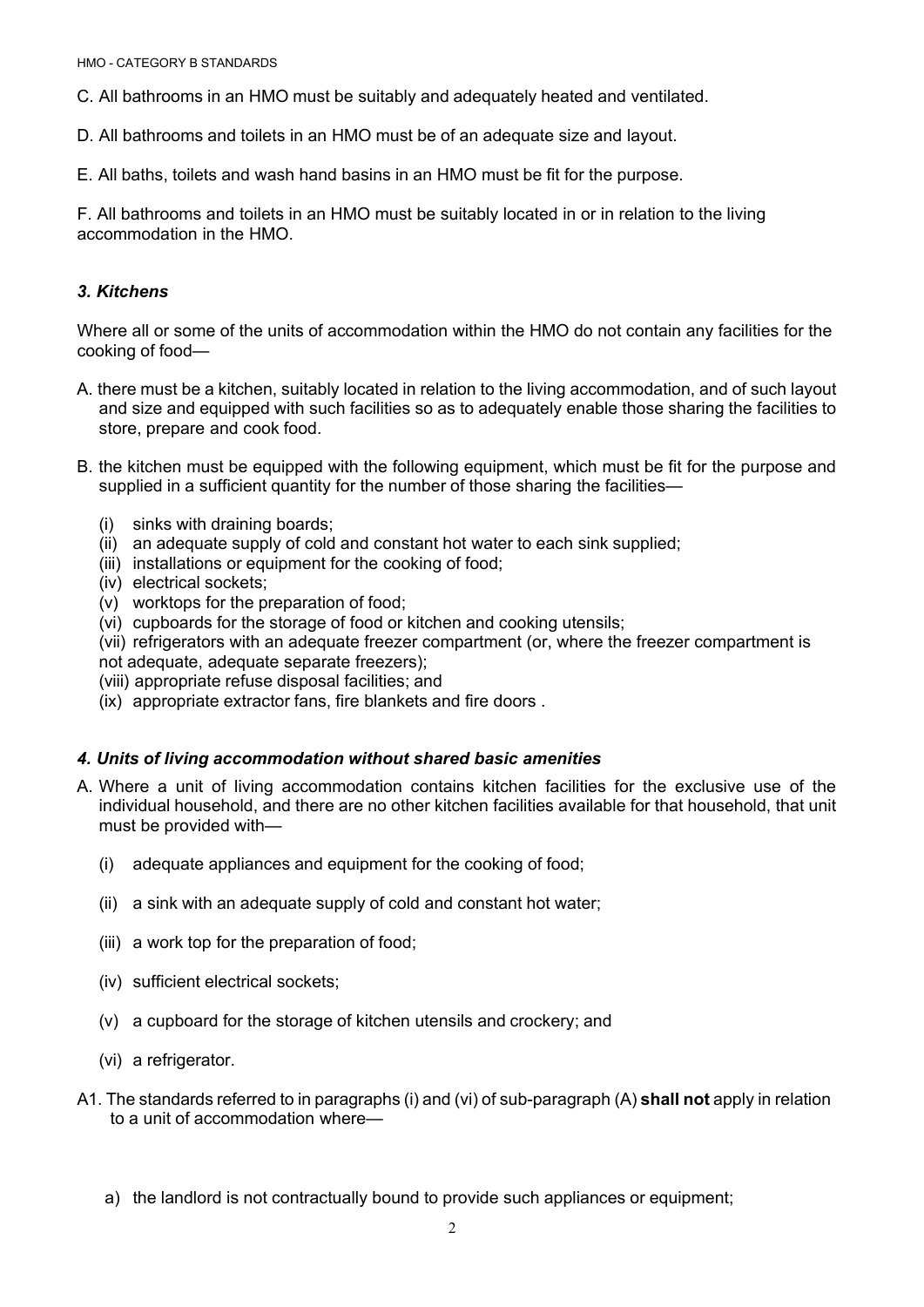- b) the occupier of the unit of accommodation is entitled to remove such appliances or equipment from the HMO; or
- c) the appliances or equipment are otherwise outside the control of the landlord.
- B. Where there are no adequate shared washing facilities provided for a unit of living accommodation as mentioned in paragraph 2, an enclosed and adequately laid out and ventilated room with a toilet and bath or fixed shower supplying adequate cold and constant hot water must be provided for the exclusive use of the occupiers of that unit either—
	- (i) within the living accommodation; or
	- (ii) within reasonable proximity to the living accommodation

## *5. Fire precautionary facilities*

Appropriate fire precaution facilities and equipment must be provided of such type, number and location as is considered necessary.

### **6.** *Household waste*

The licence holder must provide suitable and sufficient receptacles for the storage and disposal of household waste and recycling materials at the HMO pending collection by Durham County Council, or any other registered waste carrier The licence holder to provide written instructions to the occupiers regarding presentation for collection and return of waste / recycling receptacles at the beginning of each tenancy. The licence holder shall ensure that the end of each term and tenancy all household waste and recycling materials are presented for collection / removal and the receptacles returned within the curtilage of the property.

#### **7.** *Space standards*

Unless specified elsewhere, the floor area of each room used for sleeping accommodation by one person aged over 10 years must be not less than 6.51m². For any room used for sleeping accommodation by two persons aged over 10 years the floor area must be not less than 10.22m².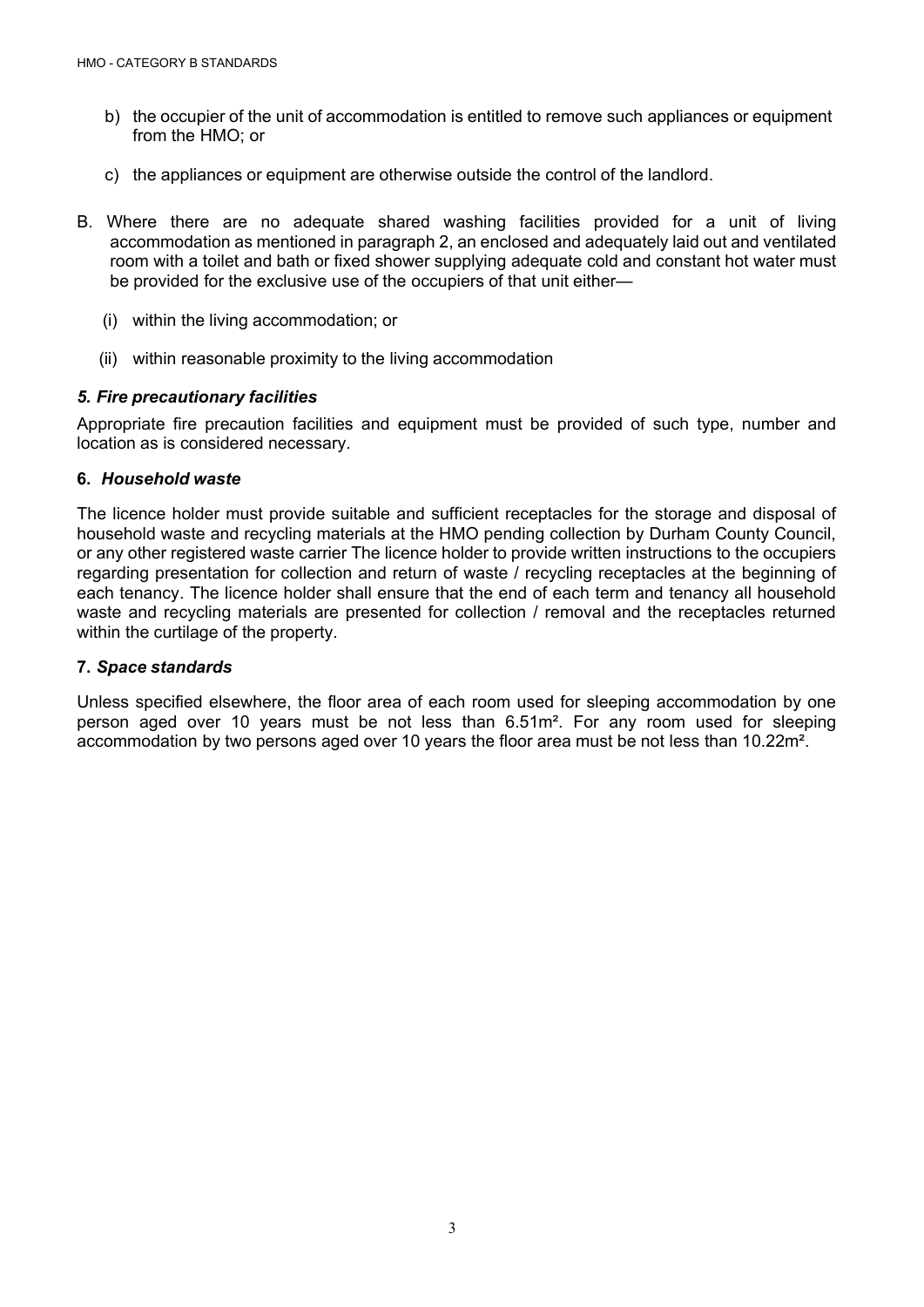### **CATEGORY B HOUSES – including SHARED STUDENT HOUSES**

### **PART 2**

**Houses in Multiple Occupation that require a licence must also comply with the Part 1 standards where they are higher than those in Part 2. Durham County Council ('the Council') has also formally adopted local standards for all Houses in Multiple Occupation within this Category. These local adopted standards represent the minimum requirements considered appropriate for this type of accommodation so as to meet the reasonable needs and expectations of the occupiers' health, safety and welfare requirements.**

**Legal action will be fully considered to deal with cases where standards fall below those prescribed in Parts 1 and 2 of this document. Without prejudice to the generality of the Council's decision to consider legal action, the following factors will be taken into account:**

- **Absolute legislative requirements identified in Part 1;**
- **Any competing legislative standards e.g. listed building status;**
- **The age, type, layout and structural characteristics of the property;**
- **The extent to which any breach of standards is likely to impact upon any occupier;**
- **Any exceptional mitigating factors not described elsewhere in this document.**

### **1. Space Standards**

**Note:** All habitable rooms, kitchens, bathrooms and water closet compartments shall have a minimum floor to ceiling height of 2.3m except in the case of existing attic rooms, which shall have a minimum height of 2.15m. Reference made to floor space means "usable floor space" – actual floor space may therefore be reduced, for example, in irregularly shaped rooms.

A. One Person Units of Accommodation for occupiers aged over 10.

- (i) Each bedroom/study:  $6.51m<sup>2</sup>$  where adequate separate living space is provided, which is not solely a kitchen or kitchen/dining space; otherwise 10m² where there is only a separate kitchen or combined kitchen/dining space.
- B. Two Person Units of Accommodation for occupiers aged over 10.
- (i) Each bedroom/study: 15  $m<sup>2</sup>$  except where adequate separate living space is provided, which is not a kitchen or a kitchen/dining space, in which case the bedroom shall be 10.22m2.
- C. Measurement of Attics, Basements and Similar Rooms with Reduced Headroom

Attics, basements or similar rooms, shall have a minimum height of 2.15m over an area of the floor equal to not less than half of the area of the room, measured on a plane 1.5m above the floor The area of any part of the floor space over which the vertical height of the room is, by reason of a sloping roof or ceiling, reduced to **less than 1.5m** shall be excluded from the calculation of the floor area of that room.

D. Kitchen, living and Dining Rooms.

Each HMO needs provision for living, dining and kitchen spaces/areas. Where properties contain bedrooms that are over 10m², these bedrooms can be discounted in the calculation used to determine the provision of such common rooms. These living areas can be provided either separately or as combined spaces as given below:

(i) Living Room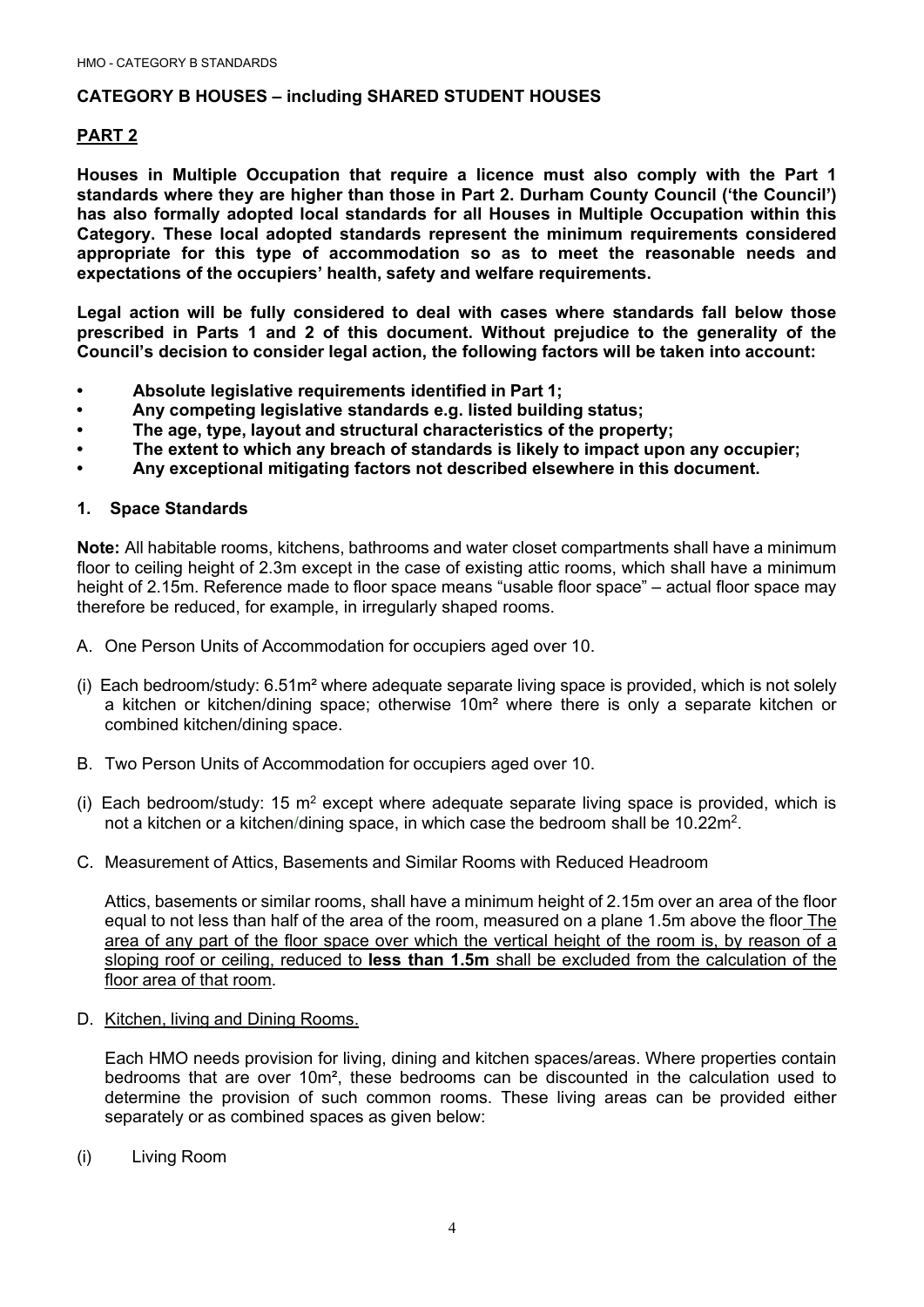The lesser of 10m<sup>2</sup> or 2m<sup>2</sup> per person for 3 or 4-person unit of accommodation where a separate kitchen/diner is provided elsewhere.

(ii) Dining Room

The lesser of 10m² or 2m² per person for 3 or 4-person unit of accommodation where a separate kitchen/living room is provided elsewhere.

(iii) Kitchens

| used by 1-5 persons   | 7m <sup>2</sup>    |
|-----------------------|--------------------|
| used by 6-10 persons  | 10 <sup>m²</sup>   |
| used by 11-15 persons | 13.5m <sup>2</sup> |
| used by 16+ persons   | 16.5m <sup>2</sup> |

(iv) Dining/Kitchen or Living/Kitchen

| used by 1-5 persons   | 11.5m <sup>2</sup> |
|-----------------------|--------------------|
| used by 6-10 persons  | 19.5m <sup>2</sup> |
| used by 11-15 persons | 24m <sup>2</sup>   |
| used by 16+ persons   | 29 <sup>2</sup>    |

(v) Living rooms/dining rooms

| used by 1-5 persons   | 11 <sup>2</sup>    |
|-----------------------|--------------------|
| used by 6-10 persons  | 16.5m <sup>2</sup> |
| used by 11-15 persons | 21.5m <sup>2</sup> |
| used by 16+ persons   | 25m <sup>2</sup>   |

(iv) Combined living/dining/kitchen areas

Where any bedroom in the HMO is over  $10m^2$  a deduction of  $1m^2$  per oversized bedroom can be deducted from the floor areas listed below:

| used by 1-5 persons   | 16m <sup>2</sup> |
|-----------------------|------------------|
| used by 6-10 persons  | $21m^2$          |
| used by 11-15 persons | $26 \, m^2$      |
| used by 16+ persons   | 31 <sup>2</sup>  |

Combined spaces must have significant openings between each area of at least 1200mm to allow for a free-flowing area. The simple removal of a door between rooms will not be sufficient to define the two areas as a combined living space.

## **2. Natural Lighting**

- a. All habitable rooms shall be provided with an area of clear glazing equivalent in total area to at least  $1/10<sup>th</sup>$  of the floor area of the room, and some part of the window should normally be at least 1.75m above floor level. Where it is not reasonably practicable to do so, other means of enhancing the rooms natural lighting may be acceptable e.g sun tunnel.
- b. Basement rooms used for human habitation should, in addition to the requirements in the paragraph 1 above, have sufficient natural lighting for their purpose.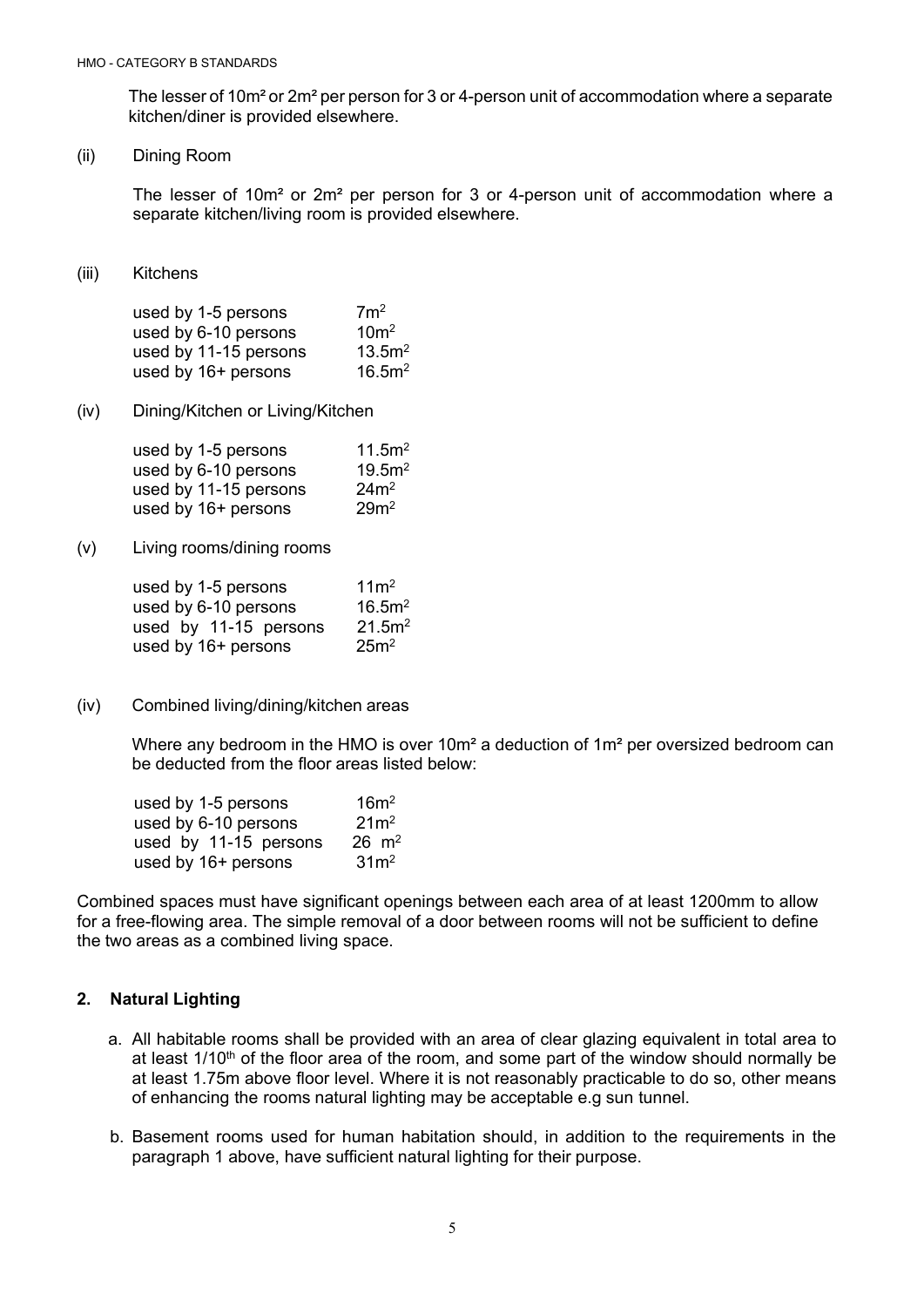c. All kitchens, bathrooms and water closet compartments shall comply with paragraph 1 above. Where this is not practicable, adequate artificial lighting shall be provided in accordance with the requirements of Part 3, to the satisfaction of the environmental health officer.

All glazing to windows in bathrooms and water closet compartments shall be obscure.

All staircases, landings and passages shall be provided with an area of clear glazing in a window. Where this is not practicable, adequate artificial lighting shall be provided in accordance with the requirements of Part 3, to the satisfaction of the environmental health officer.

### **3. Artificial Lighting**

a. All habitable rooms, kitchens, bathrooms, water closet compartments, staircases, landings and passages shall be adequately lighted by electricity.

Time switches will only be allowed to common landings, passages and staircases and shall stay on for an adequate time to allow a person to climb stairs etc and enter a room.

There shall be sufficient switches to operate the artificial lighting on each landing, corridor or passage and each switch should allow adequate lengths of corridors, passages and stairways to be illuminated at the same time.

### **4. Ventilation**

- a. All habitable rooms shall be ventilated directly to the external air; the ventilation openings shall be equivalent to at least 1/20<sup>th</sup> of the total floor area of the room. External doors/French windows/patio doors **will not** be acceptable as the sole form of natural ventilation. Installation of mechanical extractor fans **will not** be acceptable as suitable ventilation to habitable rooms. In exceptional circumstances the installation of a whole house positive input ventilation system may be acceptable together with existing natural ventilation.
- b. Where the free circulation of air may be restricted, such as in a room in a habitable basement, the floor of which is more than 0.9m below the surface of the adjacent street or ground, natural ventilation should be direct to the external air. In such situations, there should normally be an unobstructed space immediately outside the window opening which extends the entire width of the window or more and has a depth of not less than 0.6m measured from the external wall or not less than 0.3m in the case of a bay window with side lights. It is also to be expected that the average height of such rooms from floor to ceiling should be sufficient to encourage the free convection of air within the room.
- c. All kitchens, bathrooms, water closet compartments shall comply with paragraph (a) above, but where this is not practicable, mechanical ventilation providing a minimum of three air changes per hour shall be provided. Such an installation shall be fitted with an overrun device for a minimum of 20 minutes and be connected to the lighting circuit of the room.

In living rooms and kitchens, some part of the opening should normally be at least 1.75m above floor level.

d. Where a tumble dryer is provided in the HMO it must be either a condensing dryer or permanently vented to the external air by way of a manufacturer approved 'through the wall' ventilation kit. The dryer must be suitably located to comply with fire safety requirements.

#### **5. Water Supply**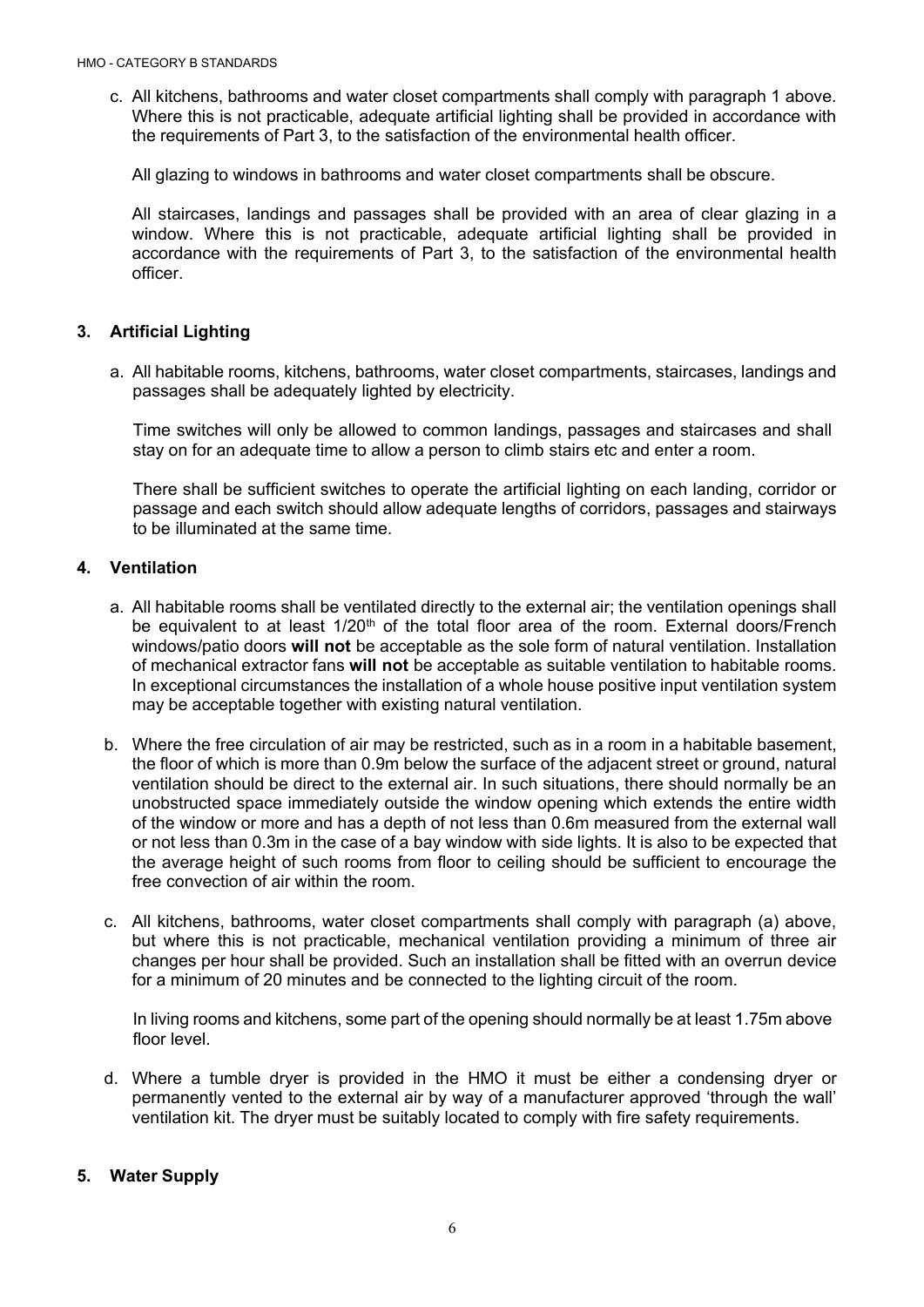- a. A supply of hot and cold running water, suitable for drinking and food preparation purposes, shall be provided over a sink, for the use of all occupants in each shared kitchen. Cold water shall normally be supplied from the rising main.
- b. The water pressure to all fitments shall comply with the minimum requirements laid down by the relevant water authority at all times.
- c. All water supplies shall, where necessary, be protected from frost damage.

## **6. Personal Washing Facilities**

a. Each occupancy shall be provided with its own bath or shower, each in a proper room. Where this is not practicable a readily accessible bathroom or a shower room, being not more than one floor distant from any user, shall be provided in the following ratios:

| 1-5 persons   | 1 bathroom or shower room with wash hand basin     |
|---------------|----------------------------------------------------|
| 6-10 persons  | 2 bathrooms or shower rooms with wash hand basins. |
| 11-15 persons | 3 bathrooms or shower rooms with wash hand basins. |

b. Baths and showers shall not be provided in kitchens.

### **7. Drainage and Sanitary Conveniences**

- a. All above and below ground drainage shall comply with the requirements of the Building Regulations currently in force.
- b. Each separate occupancy shall be provided with its own water closet compartment.

Where this is not practicable, a readily accessible water closet compartment, being generally not more than one floor distant from each user, shall be provided in the following ratios:

| 1-5 persons   | 1 water closet  |
|---------------|-----------------|
| 6-10 persons  | 2 water closets |
| 11-15 persons | 3 water closets |

External water closets shall not be reckonable for this purpose.

- c. Each shared water closet shall be situated in a room separate from the bathroom or shower room. In exceptional circumstances, Durham County Council may waive this provision, if the said separation of facilities is impossible to achieve or would involve either excessive cost or a significant reduction in usable room floor space.
- d. A wash hand basin shall be provided in each separate water closet together with its own continuous supply of hot and cold running water. The hot and cold-water supplies shall be adequate, constant and available at all times.

### **8. Facilities for Storage, Preparation and Cooking of Food and for the Disposal of Waste Water**

#### Kitchen Facilities

- a. Each occupancy shall have use of a kitchen separate from the sleeping room and wherever possible on the same floor but shall generally be not more than one floor distant from the users.
- b. A kitchen which combines dining room facilities may be acceptable anywhere in the HMO.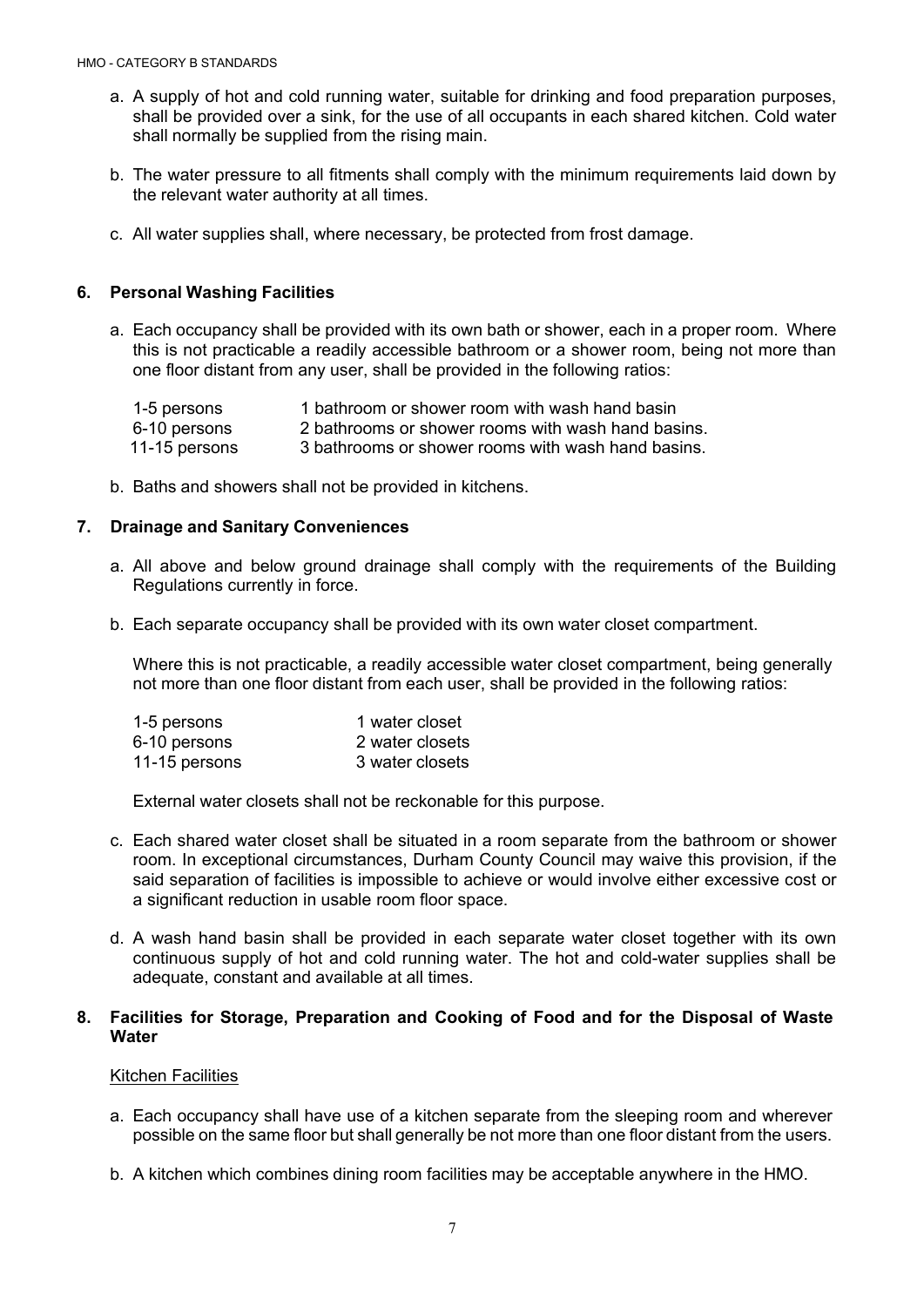#### Food Storage

- c. The minimum provision for one individual occupancy will be a refrigerator of at least  $0.1<sup>m</sup>$  and dry goods storage of at least 0.1m3.
- d. The space in a sink unit below the sink will not be accepted, ventilated or otherwise.

#### Preparation

- e. A work top of smooth, impervious material giving an unobstructed working area of at least 2000mm by 500mm shall be provided in the kitchen.
- f. Extra socket outlets must be provided in shared kitchens, in addition to those serving major appliances. The ratio of extra sockets is as follows:

| 1-5 persons   | 2 double socket  |
|---------------|------------------|
| 6-10 persons  | 3 double sockets |
| 11-15 persons | 4 double sockets |

All sockets must be set at a convenient height and position within the kitchen.

#### Cooking

g. A kitchen must be provided with sufficient activity and circulation space so as to allow for the safe cooking of food. The kitchen shall be provided with a proper cooking appliance. The minimum acceptable provision will be as follows:

| 1-5 persons   | a cooker with four rings/hot plates together with a grill and oven.        |
|---------------|----------------------------------------------------------------------------|
| 6-10 persons  | a cooker with eight rings/hot plates together with a grill and double oven |
| 11-15 persons | Three four ring/hot plate cookers together with two grills and three ovens |

Microwave ovens will not be considered a proper cooking appliance but may be provided in addition to any gas or electric cooker.

Durham County Council may accept a suitable lesser provision in circumstances where the cooking equipment would not significantly affect food safety for the occupiers.

#### Sinks and Disposal of Waste Water

h. The kitchen shall be fitted with its own sink complete with drainer and provided with its own continuous supplies of hot and cold running water and suitable drainage in the ratio of one to every five persons or part thereof. A full size dishwasher may be considered as a suitable alternative to a second sink for 6+ occupiers.

## **9. Space Heating**

- a. All habitable rooms shall be adequately heated by an affordable fixed space heating appliance of either gas or electricity. Portable or removable heating appliances will not be acceptable as the main source of heating.
- b. All heating systems shall be of a sufficient output so as to heat adequately the habitable rooms to a temperature of 18ºC with an outside temperature of -1ºC.

## **10. Refuse, Storage and Disposal**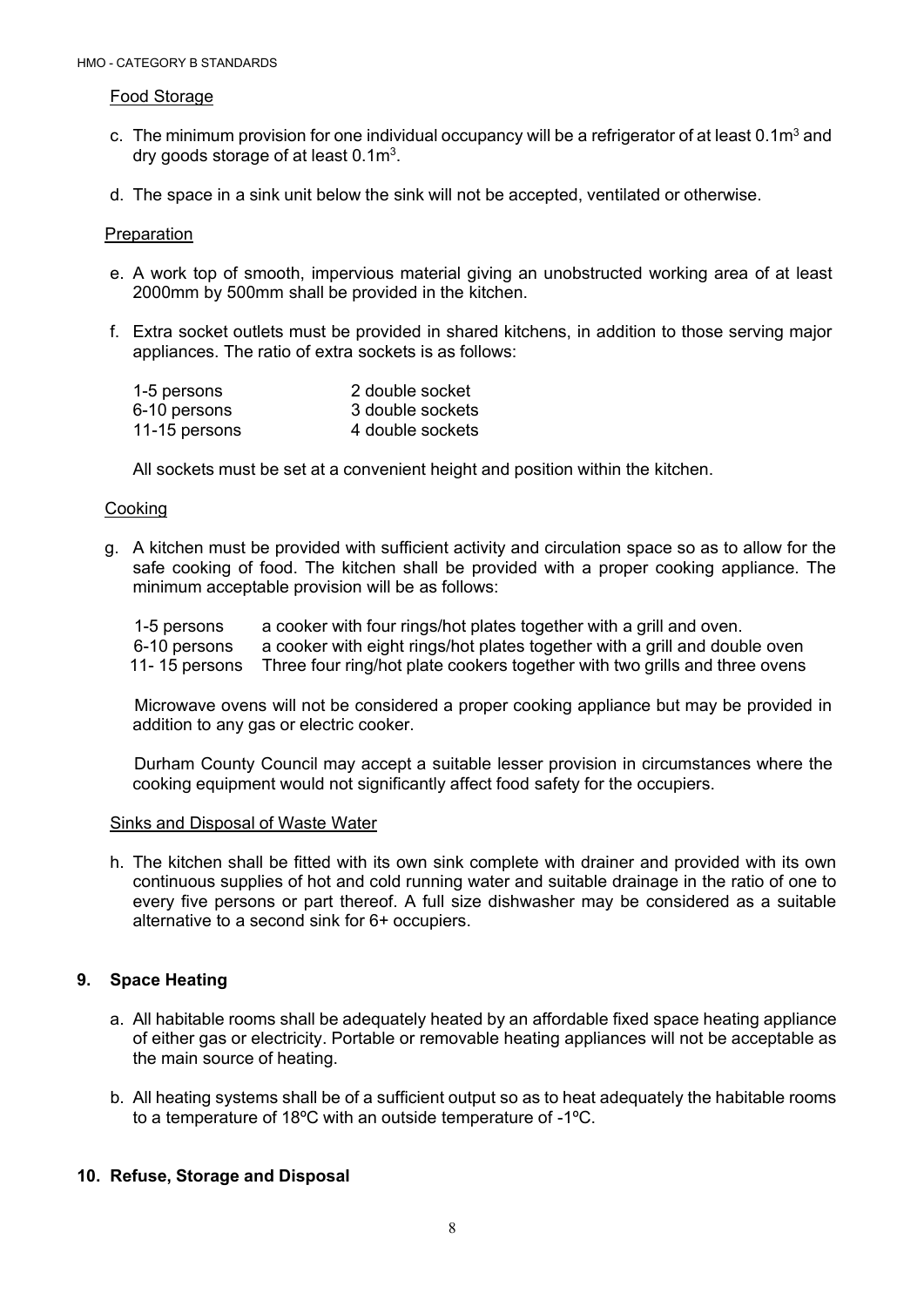- a. Refuse and recycling storage containers shall be provided, sufficient for the needs of the house and of a type acceptable to the local authority. They should be located on a hard standing within the curtilage of the dwelling allowing suitable access for cleansing of the area and removal of the container.
- b. The licence holder to provide written instructions to the occupiers regarding presentation for collection and return of waste / recycling receptacles at the beginning of each tenancy. The licence holder shall ensure that the end of each term and tenancy all waste including household waste and recycling materials are presented for collection / removal and the receptacles returned within the curtilage of the property.

## **11. Means of Escape from Fire and Other Fire Precautions**

a. These are detailed in the Durham County Council Fire Safety Standards in Houses in Multiple Occupation document.

## **12. Management of Houses in Multiple Occupation**

The Management of Houses in Multiple Occupation (England) Regulations 2006 apply to the premises and detail comprehensive responsibilities of managers and occupants.

- a. On occupation / completion of all necessary works it must be ensured that the following parts of the house are in proper state of repair (including where appropriate reasonable decorative repair) a clean condition and good order:
	- i. all rooms in common use
	- ii. staircases, passageways and corridors
- iii. halls and lobbies
- iv. entrances to the house, including entrance doors, porches and entrance steps.
- v. any means of escape, apparatus, systems or other equipment provided by way of fire precautions
- b. It must be ensured that the following installations in common use are in and are maintained in a proper state of repair.
- i. sanitary conveniences, baths, sinks and wash hand basins
- ii. Installations for cooking or for storing food
- c. Before any room or set of rooms are let, it must be ensured that the room or rooms are in a clean condition and that installations within the letting as regards water, gas and electric supply, space heating and water heating are in a reasonable state of repair and proper working order.
- d. The electrical installation and appliances must be properly maintained in a safe condition. The installation and appliances must comply with the requirements of the current edition of the IEE Regulations and, where any person is employed, the Health and Safety Electricity at Work Regulations 1989.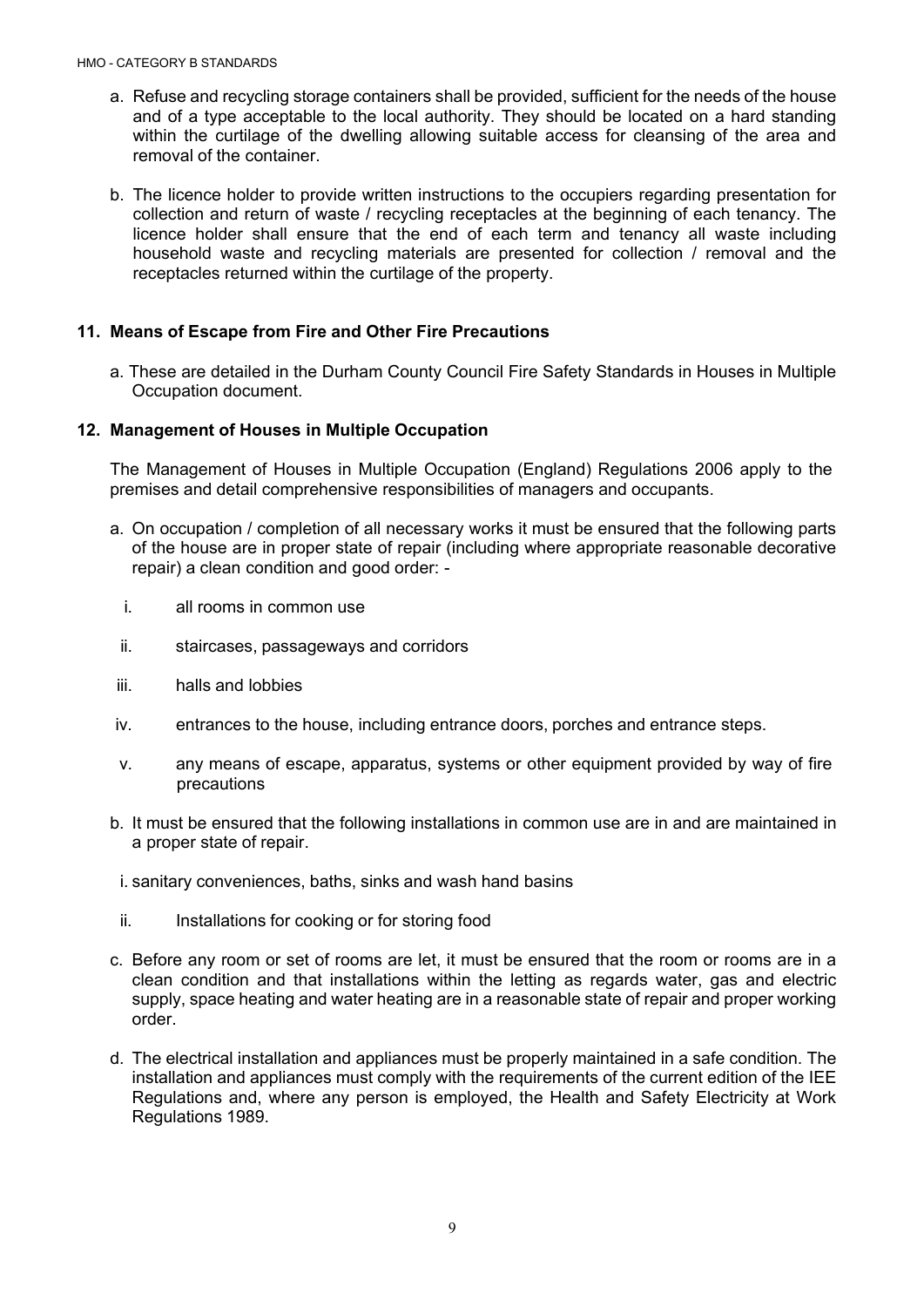A 5 yearly Electrical Installation Condition Report (EICR) on the installation must be undertaken by an 'approved electrical contractor' and made available for inspection at the premises, together with a copy forwarded to Durham County Council. The (EICR) must confirm that the installation is safe for use, as specified in BS 7671:2008. Where a new electrical installation has been installed the Electrical Installation Certificate will also be acceptable for five years.

An 'approved electrical contractor' means one who is a member of one of the following organisations or registered with them as an authorised competent person: NICEIC, ECA, BRE Certification Ltd, British Standards Institute, ELECSA Ltd or NAPIT Certification Ltd. In exceptional circumstances, Durham County Council may accept reports from electricians who are not members of one of the aforementioned organisations, but who can demonstrate competency through suitable qualifications and experience and is able to self-certify that its work complies with the Building Regulations Part P (Design and Installation of Electrical Installations) and is designed, installed, inspected and tested to the standard required by BS7671 in accordance with the current relevant Electrical Regulations

All improvements to electrical installations shall comply with the current Institute of Electrical Engineers Wiring Regulations. The minimum provision of conveniently located socket outlets is as follows:

- (i) Bedrooms 2 double switched sockets
- (ii) Living and dining rooms 4 double switched sockets
- (iii) Kitchens provision dependent upon number of occupiers as described in item 8f above, together with adequate additional sockets for major appliances.

All electrical appliances provided by the owner must function in accordance with manufacturers' operational limits and be capable of being operated in a safe manner. Appliances must be regularly visually inspected for wear and tear and any defects remedied. It is advised that appliances are subject to a yearly Portable Electric Appliances Test (PAT) Report issued by an approved electrical contractor (competent person) in accordance with the Institute of electrical Engineers 'Code of Practice for In-Service Inspection of Testing of Electrical Equipment'.

PAT and EICR Reports must be available for inspection at the premises and copies forwarded to Durham County Council within 14 days from the date of renewal.

e. All gas appliances, fittings and flues must be kept in a safe working condition. They must be regularly serviced and maintained.

Where an open flue appliance is in use within the dwelling a carbon monoxide detector must be suitably located within the same room as the appliance.

In accordance with the Gas Safety (Installation and Use) Regulations 1994 (as amended) an annual gas safety check must be undertaken on all gas installations by a competent gas safe registered installer. The inspection report must be available for inspection at the premises, and a copy forwarded to Durham County Council within 14 days from the date of renewal.

# **13. Energy Efficiency**

The Energy Efficiency (Private Rented Property) (England and Wales) Regulations 2015 (as amended) apply to all properties, unless an exemption has been registered and the property is listed on the PRS Exemptions Register.

## **14. Housing Health and Safety Rating System**